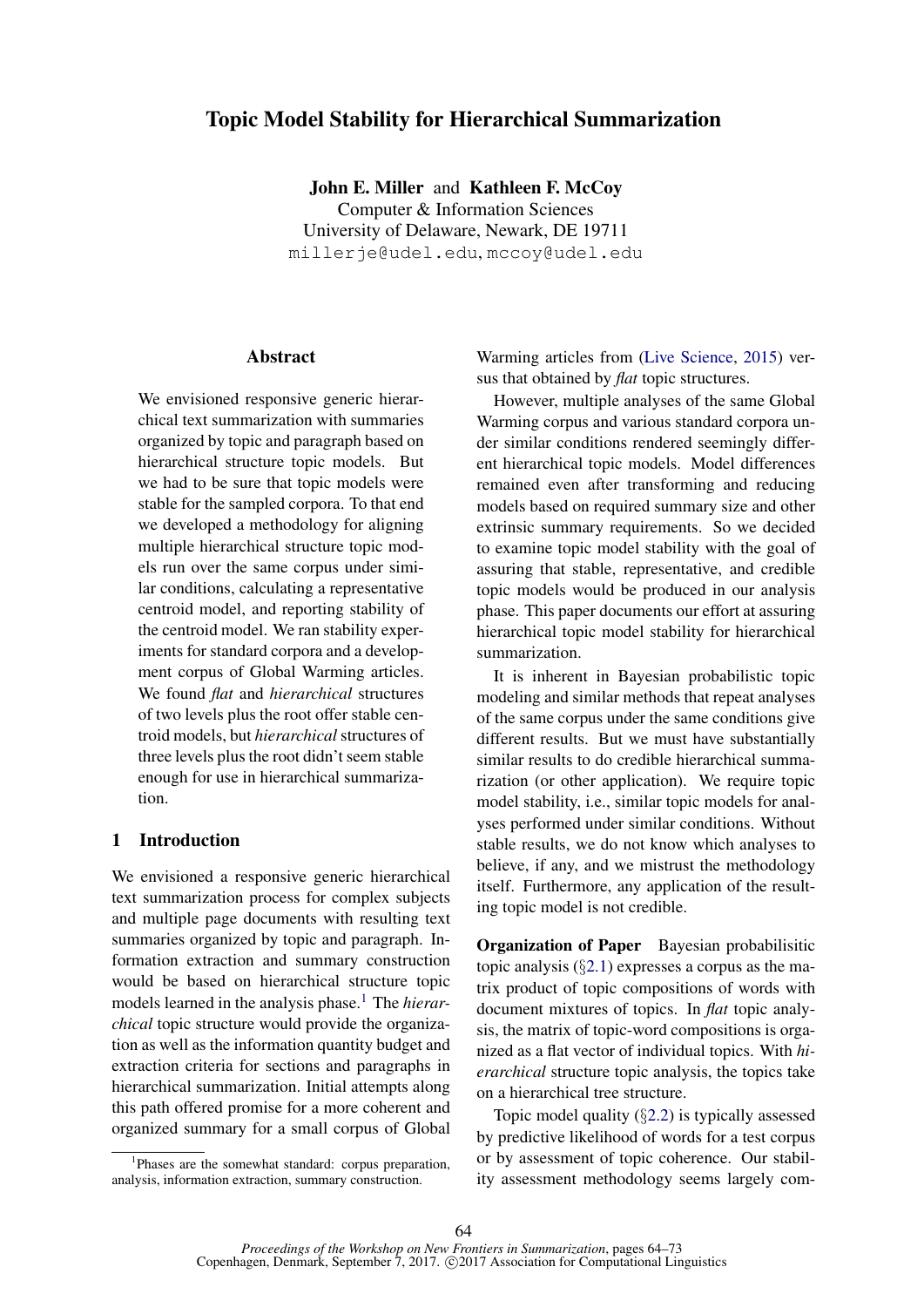plementary to quality assessment.

The Hungarian assignment algorithm (Kuhn, 1955) has been used for aligning *flat* topic model pairs (§2.3), based on a cost matrix of pairwise topic alignments. We will use a pairwise topic similarity measure for populating the Hungarian algorithm's cost matrix.

Topic models, including hierarchical models, are being used to construct text summaries (§2.4), including hierarchical text summaries. This provides sufficient reason to want to assure the stability of *flat* and *hierarchical* structure topic models.

We introduce the particular *flat* and *hierarchical* structure topic models (§3.1) used for this paper.

In a simple yet significant innovation, we extend topic alignment  $(\S3.2)$  to hierarchical structure topic model pairs via a recursive application of the Hungarian assignment algorithm starting with root topics of the model pair. Surprisingly, we find time complexity of the *hierarchical* topic structure improves versus *flat* structure with increasing level of the hierarchy. <sup>2</sup>

We measure stability  $(\S3.3)$  as alignment (proportion of aligned topics), similarity (weighted cosine similarity over topic compositions), and divergence (Jensen-Shannon divergence over topic distributions). Measures are defined for *flat* and then extended to *hierarchical* structure topic models.

The more topic models in the study, the more credible the stability analysis, since we are aligning more models and measuring stability based on more analyses. For complex problems, however, more models also makes it more likely we would encounter alternative topic models, just as human topic modelers might. We perform agglomerative clustering on topic model similarity (§3.4) to test whether models form a single or multiple stable topic model groups, or are unstable.

For each cluster, we align models and calculate topic frequency weighted centroids (§3.5) of topicword compositions for aligned topics. Then we assess stability versus the centroid model (§3.6) similarly to that done previously for model pairs.

We demonstrate the methodology (§4) over *flat* and *hierarchical* structure models in an 18 run factorial experiment on three corpora, and in a separate *ad hoc* 16 run experiment on a larger corpus.

We return to our work on hierarchical summa-

 $2$ Software engineering already knows this  $-$  that hierarchical structure is less time complex than monolithic.

rization (§5) now armed with stable hierarchical topic models and examine our next steps as well as options for further research.

# 2 Previous Work

We use Bayesian probabilistic topic modeling in the analysis phase of our hierarchical summarization process. Here we briefly review topic modeling, topic model quality, topic model stability, and use of topic models in hierarchical summarization.

#### 2.1 Topic Models

The Latent Dirichlet analysis (LDA) Bayesian probabilistic topic model, introduced and popularized by Blei et al. (2003); Griffiths and Steyvers (2004), factors a corpus of document-word occurrences as the matrix product of topic compositions of words and document mixtures of topics (figure 1). The topic structure is *flat* and the number of topics,  $K$ , and vocabulary size,  $V$ , are fixed. In the generative probabilistic model, topic-word compositions are distributed symmetric Dirichlet with parameter  $\eta$ , and document-topic mixtures are distributed Dirichlet with concentration parameter  $\alpha$ .



Figure 1: Topic Model Factorization of Corpus

Teh et al. (2005, 2006) generalized the LDA model in two important ways: (1) the number of topics,  $K$ , is made open ended by treating the topic model as a Dirichlet process (DP) with growth parameter  $\gamma$  for sampling a new topic, and (2) documents are sampled from Dirichlet processes (DPs) which are themselves sampled from corpus DPs thus forming hierarchical Dirichlet processes, HDPs, even while the topic structure remains *flat*.

Blei et al. (2010) developed *hierarchical* topic analysis where the generative model of the corpus consists of a hierarchy of nested Dirichlet processes (DPs) and each document is generated as a single non-branching path down the corpus hierarchical structure. *Stay-or-go* stochastic switches are used at each document node to determine whether to *stay* on the current topic or *go* to a topic further down the tree.

Paisley et al. (2015) extended the non-branching document paths to a nested hierarchical structure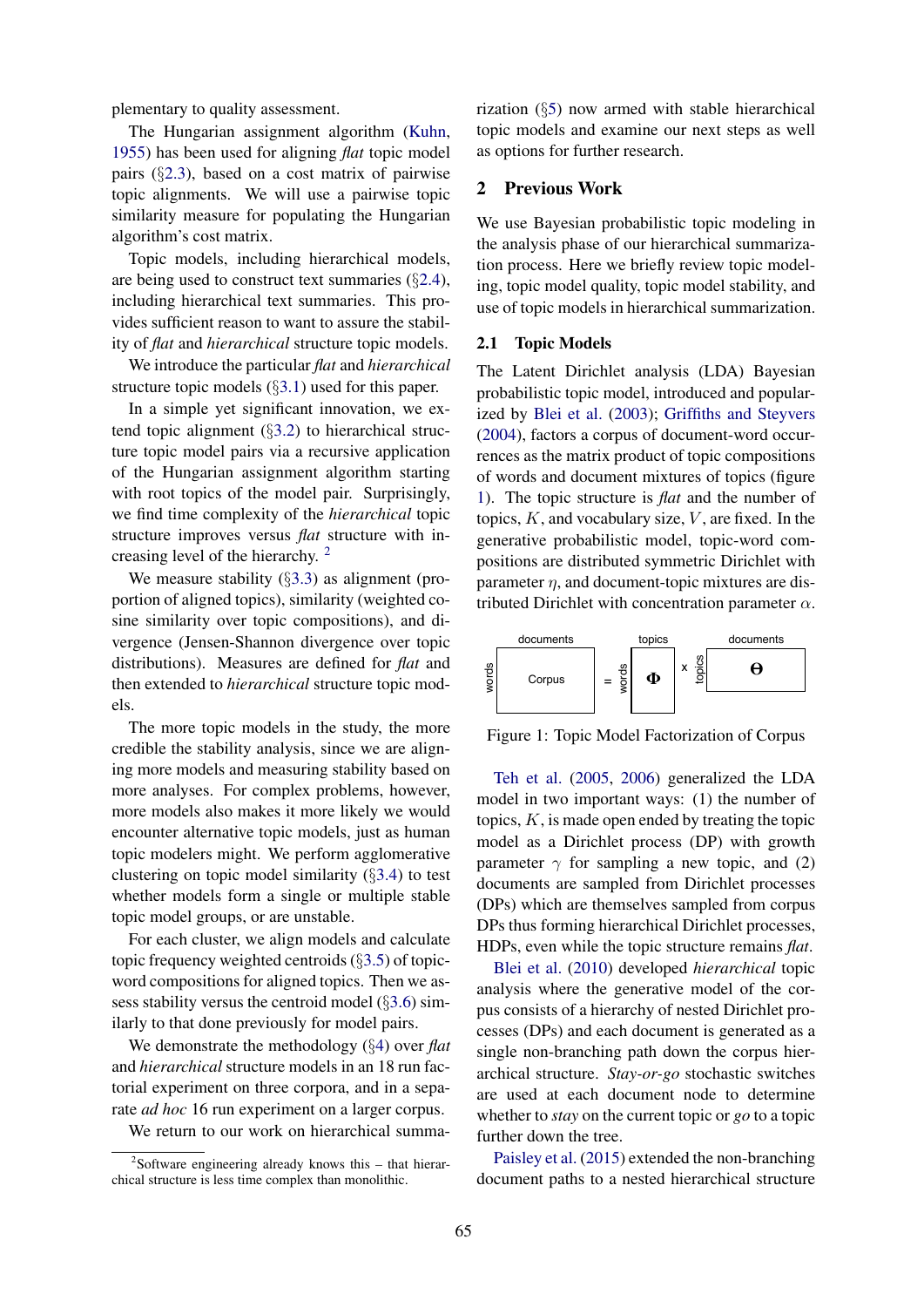Dirichlet process model with branching in both the document and global models. In figure 2, the grey represents the corpus tree and the black overlaid trees the individual document trees. Each document parent node is a DP sampled from its corresponding corpus node DP. Analysis infers the corpus topic structure and compositions, and document topic mixtures and *stay-or-go* switches.



Figure 2: Hierarchical Corpus Structure

# 2.2 Quality

Predictive log likelihood for words, test  $LL(x)$ , is a popular measure of topic analysis quality. Test  $LL(x)$  shows the predictability of words on test data given the model fit to training data (corpus topics and compositions). While not a stability measure, test  $LL(x)$  does give an objective indication of predictability. Teh et al. (2007) provides formulas for calculating test  $LL(x)$  for the *flat* topic structure in both Gibbs sampler and variational inference analysis methods.

Assessing quality of individual topics can be as simple as noting topics below a minimum frequency or comparing divergence of topics from any of uniform, corpus, or power distributions of word frequencies. More powerful methods assess individual and aggregate topic coherence. The current standard is to measure coherence by normalized pairwise mutual information (NPMI) (Aletras and Stevenson, 2013; Lau et al., 2014; Röder et al., 2015) versus pairwise probabilities calculated from some very large pertinent corpus.

We view test likelihood and topic coherence as largely complementary to topic model stability.

#### 2.3 Topic Alignment and Stability

Topic models must be aligned on topics before assessing stability. de Wall and Barnard (2008) calculates similarity weights between topics from different models over documents, constructs a cost matrix from negative similarity weights, and applies the Hungarian assignment algorithm (Kuhn, 1955) to determine the optimal pairwise topic

model alignment. Stability is defined as the correlation between aligned topics over documents.

Greene et al. (2014) calculates the average of Jaccard scores on sets of popular word ranks between topic combinations of a topic model pair, and determines the model agreement (i.e., stability) as the average over topics of Jaccard scores resulting from the optimal topic alignment by the Hungarian assignment algorithm.

Chuang et al. (2015) notes that model alignment is "ill-defined and computationally intractable" with multiple-to-multiple mappings between topics, and adopts the solution of mapping topics *upto-one* topic.<sup>3</sup>

Yang et al. (2016) aligns topics for *flat* topic structures also using the Hungarian assignment algorithm and *up-to-one* topic correspondence. Stability is measured as agreement between token topic assignments over aligned topic models.

We use the Hungarian algorithm and the *upto-one* topic correspondence. We choose to emphasize topic correspondence based on topic word compositions, as in the generative model, and so base our cost matrix on similarity of topic word compositions between models.

### 2.4 Topic Model Based Summarization

Haghighi and Vanderwende (2009) examined several hybrid topic models using LDA as a building block and demonstrated the superior efficacy of their hybrid model (general topic, general content topic, detail content topics, and document specific topics) in constructing short summaries for Document Understanding Conferences (U.S. Department of Commerce: National Institute of Standards and Technology, 2015). Delort and Alfonseca (2011); Mason and Charniak (2011) used similar models in short summaries for the Text Analysis Conferences (of Commerce: National Institute of Standards and Technology, 2010, 2011). Celikyilmaz and Hakkani-Tur (2010, 2011) used a more general *hierarchical* LDA topic model structure, doing *hierarchical* summarization for longer summaries. Christensen et al. (2014) developed "hierarchical summarization" using temporal hierarchical clustering and budgeting summary component size by cluster.

We use a more general hierarchical structured Bayesian topic model similar to Paisley et al.

<sup>&</sup>lt;sup>3</sup>Indeed, the issue of mapping 1 topic to 2+ topics would be an interesting and useful problem to solve.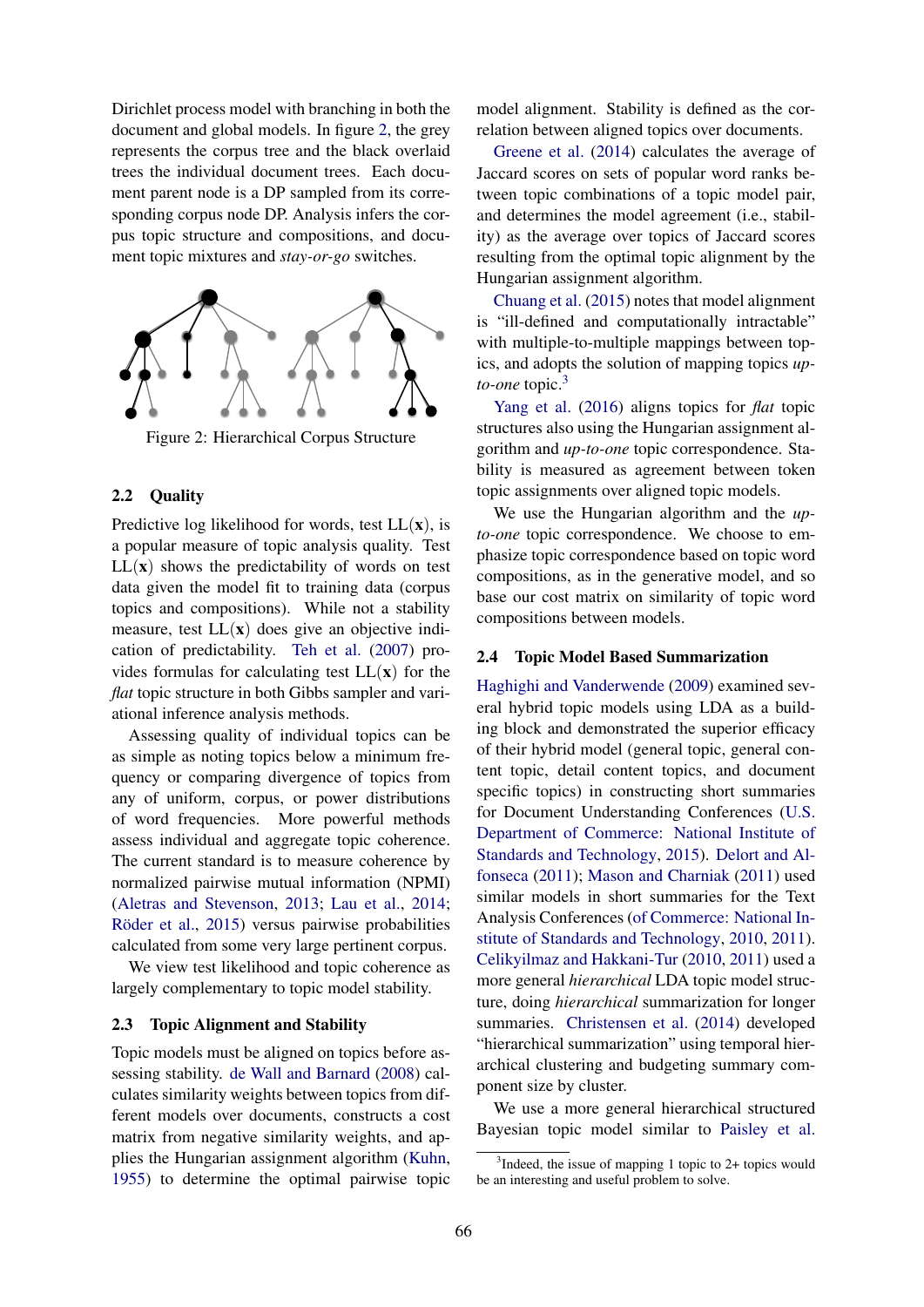(2015). Essential for any of these related hierarchical topic model or cluster based methods is the stability of the model used to drive summarization.

# 3 Methodology

We present a process for aligning topic models and measuring topic model stability for both *flat* and *hierarchical* structure cases. The resulting stable hierarchical structure topic centroid model would be further transformed to take into account extrinsic summarization requirements.

# Stability – Measurement Process

- 1. Infer multiple topic models for the same corpus run under similar conditions.
- 2. Determine pairwise topic model alignments.
- 3. Calculate stability over pairs.
- 4. Cluster topic models using agglomerative clustering over pairwise stability.
- 5. For each cluster:
	- (a) Align member topic models and calculate topic model centroids.
	- (b) Align member topic models with topic centroid model.
	- (c) Calculate stability of topic models with topic centroid model.
- 6. Interpret stability results.

#### 3.1 Topic Modeling

For a *flat* topic structure, we use a Gibbs sampler implementation of Teh et al. (2006) hierarchical Dirichlet processes (HDP). For a *hierarchical* topic structure, we use a Gibbs sampler implementation of a simplified version of Paisley et al. (2015)'s nested hierarchical Dirichlet processes. Our simplified model and Gibbs sampler drops the use of *stay-or-go* stochastic switches at each document Dirichlet process (DP) node. See supplemental notes (Supplemental, 2017b).

#### 3.2 Pairwise Topic Model Alignment

From a set of M topic models, all  $M(M-1)/2$ model pairs are aligned based on topic pair assignment costs. Assignment cost between topics from distinct model pairs is calculated as

$$
cost_{k,l} = -(m_k/N)(n_l/N) * cosSim(\mathbf{m_k}, \mathbf{n_l}),
$$

where  $(k, l)$  indexes topics from model pairs,  $m_k$ and  $n_l$  are topic frequencies, N is corpus size,  $m_k$  and  $n_l$  are vectors of word frequencies for topic pair  $(k, l)$ , and  $cosSim$  calculates the cosine similarity. $4$  By using topic frequency ratios in the cost, similar frequency topics are preferred. Since weak similarities are not useful, we censor  $cosSim \leq .25$  and substitute zero for their cost.

*Flat* Topic Models Pairwise costs are assembled into a cost matrix indexed by  $(k, l)$  and the optimal cost assignment of the model pair is determined by the Hungarian assignment algorithm. For unequal numbers of topics, vectors of zero (maximum) costs are substituted for nonexistent topics.

*Hierarchical* Topic Models Hierarchical topic structures are single rooted branching trees of depth  $L$  where the root is depth 0. Each tree node includes a topic of word compositions, and each non-leaf tree node includes a Dirichlet process (DP) of topic mixtures. We restrict hierarchical topic structure alignment to require: (1) roots must align, and (2) aligned child branches must align in their ancestors. With these restrictions, we developed Minimize Subtree Cost (algorithm 1) applying the Hungarian algorithm to DP (nonleaf) nodes of the hierarchical topic structure.

Method minimizeSubtreeCost is invoked initially for model pair roots,  $(\sigma_0, \tau_0)$  and recursively thereafter for subtree pairs,  $(\sigma, \tau)$ . If either subtree is a leaf the topic alignment cost is returned. For internal nodes, a cost matrix is constructed between the child nodes for the subtrees, the Hungarian assignment algorithm is invoked to get the optimum cost alignment for the subtrees, the topic cost is added to the subtree costs, and this result is returned. Filling the subtree cost matrix calculates the cost of aligning properties between model pairs of subtree children by minimizing subtree costs for each child pair. Thus calculating subtree costs and filling subtree costs together *recursively* span the entire solution space for hierarchical topic alignment. See supplemental java snippets (Supplemental, 2017a).

Time Complexity For *flat* topic structures, topic alignment time complexity is  $O(K^2(V + K))$ , where  $K$  is the number of topics and  $V$  is the vocabulary size. Preparation of the cost matrix takes  $K<sup>2</sup>$  topic vector cosine similarity calculations over

<sup>4</sup>Alternatively, straight cosine similarity or a divergence measure such as Hellinger distance could be used.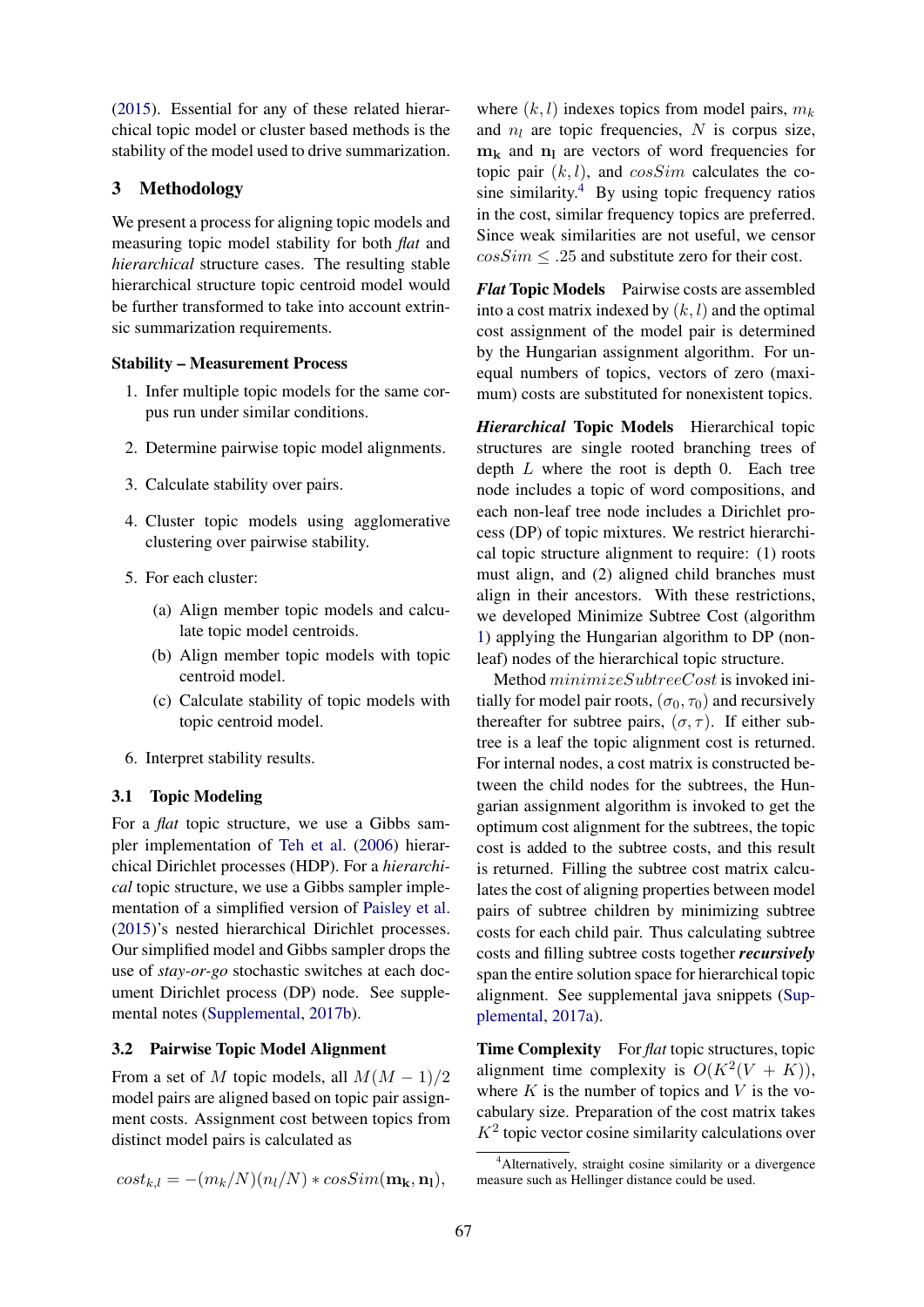Algorithm 1 Minimize Subtree Cost

```
Require: Trees \sigma, \tau*Method: minimizeSubtreeCost(\sigma, \tau)*
if isLeaf(\sigma) or isLeaf(\tau) then
   return topicCost(\sigma, \tau)else
   \text{costs} \leftarrow \text{fillSubtreeCosts}(\sigma, \tau)return topicCost(\sigma, \tau)
         +HungarianAssignment(costs)
end if
*Method: fillSubtreeCosts(\sigma, \tau)^*for k = 0 to \sigma children.size do
   for l = 0 to \tau children.size do
      \textbf{costs}[k, l] \leftarrow \text{minimize}SubtreeCost
            (\sigma.children[k], \tau.children[l])
   end for
end for
return costs
```
V words giving  $O(K^2V)$ , and the Hungarian assignment algorithm which minimizes cost has time complexity  $O(K^3)$  (Kuhn, 1955).

Level 1 in the *hierarchical* structure is similar to the *flat* topic structure. Time complexity is  $O(B<sup>2</sup>(V+B))$ , with branching factor, B, in place of number of topics, K. Each increment in level increases by a factor of  $B^2$  the tree node pairs from the parent level. The resulting time complexity for level *l* beyond the root is then  $O(B^{2l}(V+B))$ . For  $B > 1$  the final level dominates the order calculation, and so the time complexity for a *hierarchical* structure of depth L is  $O(B^{2L}(V + B)).$ 

We compare this with the time complexity for the *flat* structure alignment problem by expressing K as though from a *flattened hierarchical* structure,  $K = (1 - B^{L+1})/(1 - B)^5$ . Then,  $O(K^2(V+K)) = O([(1-B^{L+1})/(1-B)]^2(V+K))$  $[(1 - B^{L+1})/(1 - B)]$ ). For  $B > 1$  the terms with  $B$  in the ratio dominate, and so expressing *flat* structure in *hierarchical* terms gives time complexity  $O(B^{2L}(V + B^{L}))$ . Cost of assignment for *flat* is greater by a factor of  $B^{L-1}$  versus a comparable *hierarchical* structure.

This is a surprising result! We had expected hierarchical structure to add time complexity, but instead it reduces time complexity with increasing level compared to a corresponding *flat* structure. Alignment of topics between *hierarchical* structures is less time complex than for *flat* structures.

### 3.3 Pairwise Stability

Given the topic model alignment, we calculate alignment, similarity, and divergence measures. Table 1 gives *a priori* and preliminary calibration study interpretations of the stability measures.

Proportion Aligned Alignment is calculated as,  $pAlign = K'/[(K_{\sigma} + K_{\tau})/2]$ , where K' is the number of aligned topics, and  $K_{\tau}$  and  $K_{\tau}$  are the number of topics for each model.

Weighted Similarity Similarity is calculated as topic frequency weighted similarity of the topic word compositions of the  $(\sigma, \tau)$  model pair, <sup>6</sup>

$$
wtSim_{\sigma,\tau} = \sum_{\substack{(k,l)\in\\aligned}} \frac{m_k + n_l}{2N} cosSim(\mathbf{m_k}, \mathbf{n_l}),
$$

where (k, l) indexes topics from the *flat* or *hierarchically* aligned model pair,  $m_k$  and  $n_l$  are topic frequencies, N is the corpus size,  $m_k$  and  $n_l$  are vectors of word frequencies for topic pair  $(k, l)$ , and cosSim calculates the cosine similarity. Only aligned topics are added to the  $wtSim$ , but the corpus size includes all observations, so the fewer aligned topics, the lower the weighted similarity. For the *hierarchical* model we require that ancestors are also aligned.

Divergence Divergence is calculated as the Jensen-Shannon divergence (JSD) between topic frequency distributions for model pairs. Distributions are calculated as follows: (1) model  $\sigma$  topic frequency counts are assembled in array s by topic index  $k$ , (2) frequencies of unaligned topics from  $\sigma$  are set to zero with the sum of frequencies of unaligned topics set in  $s<sub>K</sub>$  where K is the maximum number of topics for the  $(\sigma, \tau)$  model pair, (3) model  $\tau$  topic frequency counts are assembled in array t by topic index  $l$ , (4) frequencies of unaligned topics from  $\tau$  are set to zero with the sum of frequencies of unaligned topics set in  $t_{K+1}$ , and (5) topic frequencies in t are reordered according to the alignment mapping between  $(\sigma, \tau)$ . Thus, aligned topics coincide with respect to their positions in s, t and unaligned frequencies are kept separate between models. Divergence is calculated as

 $JSD(s||t) = 1/2(KLD(s||m) + KLD(t||m)),$ 

<sup>&</sup>lt;sup>5</sup>Sum of geometric series,  $\sum_{l=0}^{L} B^{l}$ , for a branching tree.

<sup>&</sup>lt;sup>6</sup>Unweighted or other weighting could be used as well.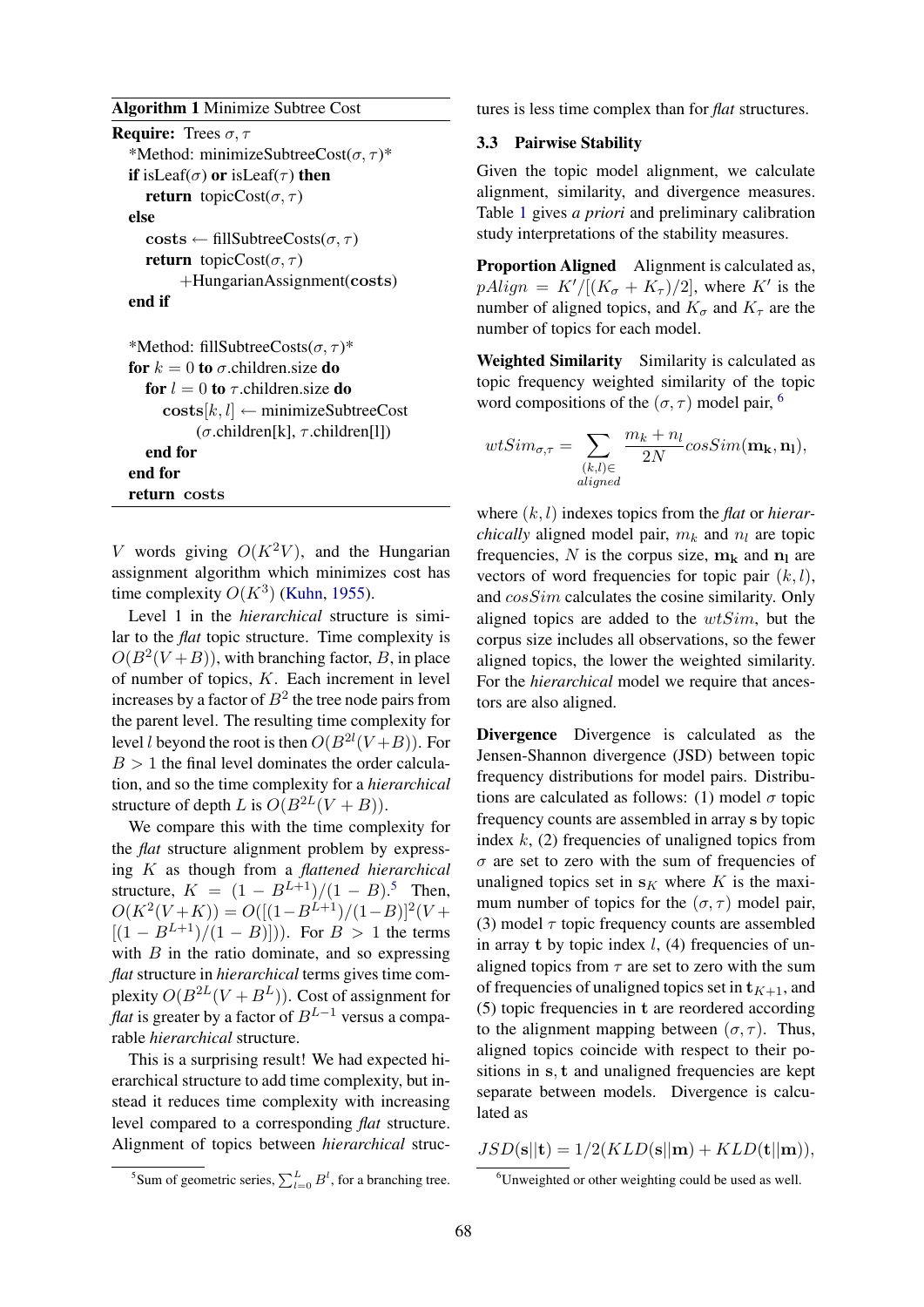| <b>Basis</b> | Value                     | <b>Interpretation</b> |
|--------------|---------------------------|-----------------------|
| a priori     | $alignment = 1$           | full alignment        |
| calibration  | alignment $\approx 0.6$   | useful alignment      |
| a priori     | $similarity = 1$          | full similarity       |
| calibration  | $similarity \approx 0.6$  | useful similarity     |
| calibration  | $similarity \approx 0.25$ | marginal similarity   |
| a priori     | $divergence = 0$          | full convergence      |
| calibration  | $divergence \approx 0.1$  | strong convergence    |
| calibration  | divergence $\approx 0.4$  | strong divergence     |

Table 1: Preliminary interpretation of stability

where  $\mathbf{m} = (\mathbf{s} + \mathbf{t})/2$  and  $KLD$  is the Kullback-Leibler divergence. For the *hierarchical* model we require that ancestors are also aligned.

# 3.4 Cluster Topic Models

There are multiple ways in which topics can be organized and assigned - whether performed automatically or by human experts. So we test whether model pairs align to a single stable model group, or if multiple stable groups can be identified.

We use group-average agglomerative clustering (Manning et al., 2008) on pairwise weighted similarity,  $wtSim$ , to form model clusters. This results in compact clusters maximizing separation between clusters while minimizing the distance between the cluster centroid and its members. Clustering begins with each model forming its own cluster and ends when either all models form a single cluster or no more clusters can be formed that meet  $\overline{wtSim} > cutPoint$ , where  $\overline{wtSim}$  is the average weighted similarity. Output is a list of clusters where each cluster includes a list of models ordered by entry into the cluster and  $\overline{wtSim}$ .

Agglomerative clustering is fast and simple; pairwise similarity scores do not have to be recalculated after each clustering step. However, we don't know what are the similarities or differences between clusters without inspecting them.

#### 3.5 Form Topic Centroid Models

With only one cluster, no unclustered models, and good similarity, the models seem stable. We form topic centroids and report this centroid model as the representative topic model. With multiple clusters, we should consider the appropriateness of multiple solutions – perhaps corresponding to multiple human solutions. We form centroids for each topic and report centroid models as representative of the clusters. The occurrence of many unclustered models would indicate instability.

Controls specify a censor limit for similarity below which topics do not merge into a centroid, and a minimum number of models and minimum topic frequency below which topics drop from the centroid topic model. While a cluster may have several models, not all topics need not be aligned across all models.

Form Topic Centroid Model (algorithm 2) forms cluster centroid models by copying the cluster centroid from the initial model and then aligning and entering individual models into the centroid iteratively based on their order of entry into the cluster. The method optimizeSubtreeMap, a variation on the previous minimizeSubtreeCost (algorithm 1), returns the topic correspondence mapping. Topics which do not meet the topic similarity censor limit  $(wtSim < .25)$  are not aligned. Unaligned topics are provisionally added to the centroid model in case subsequent models in the list have similar topics. After the centroid model is formed, topics which to not meet a minimum topic frequency limit or minimum number of topic models limit are dropped.

| <b>Algorithm 2</b> Form Topic Centroid Model                |  |  |  |  |
|-------------------------------------------------------------|--|--|--|--|
| <b>Require:</b> Cluster list of trees $\lambda$             |  |  |  |  |
| *Method: formCentroidModel( $\lambda$ )*                    |  |  |  |  |
| $\mu \leftarrow \lambda_0$                                  |  |  |  |  |
| for $i = 1$ to $\lambda$ size do                            |  |  |  |  |
| $mapping \leftarrow$ optimizeSubtreeMap( $\mu, \lambda_i$ ) |  |  |  |  |
| for all $topic \in \lambda_i$ do                            |  |  |  |  |
| <b>if</b> topic $\in$ mapping <b>then</b>                   |  |  |  |  |
| $index \leftarrow mapping.indexOf(topic)$                   |  |  |  |  |
| aggregateTopic( $\mu, \lambda_i$ , index, topic)            |  |  |  |  |
| else                                                        |  |  |  |  |
| addTopic $(\mu, \lambda_i, topic)$                          |  |  |  |  |
| end if                                                      |  |  |  |  |
| end for                                                     |  |  |  |  |
| end for                                                     |  |  |  |  |
| for all $topic \in \mu$ do                                  |  |  |  |  |
| <b>if</b> failsDropLimits $(topic)$ then                    |  |  |  |  |
| $drop(\mu, topic)$                                          |  |  |  |  |
| end if                                                      |  |  |  |  |
| end for                                                     |  |  |  |  |

### 3.6 Centroid Model Stability

For each cluster's centroid model, we align individual models with the centroid model and estimate stability. The method is similar to that for pairwise stability with the exception that the centroid model is always one member of the pair and so only M (centroid, model) pairs are analyzed.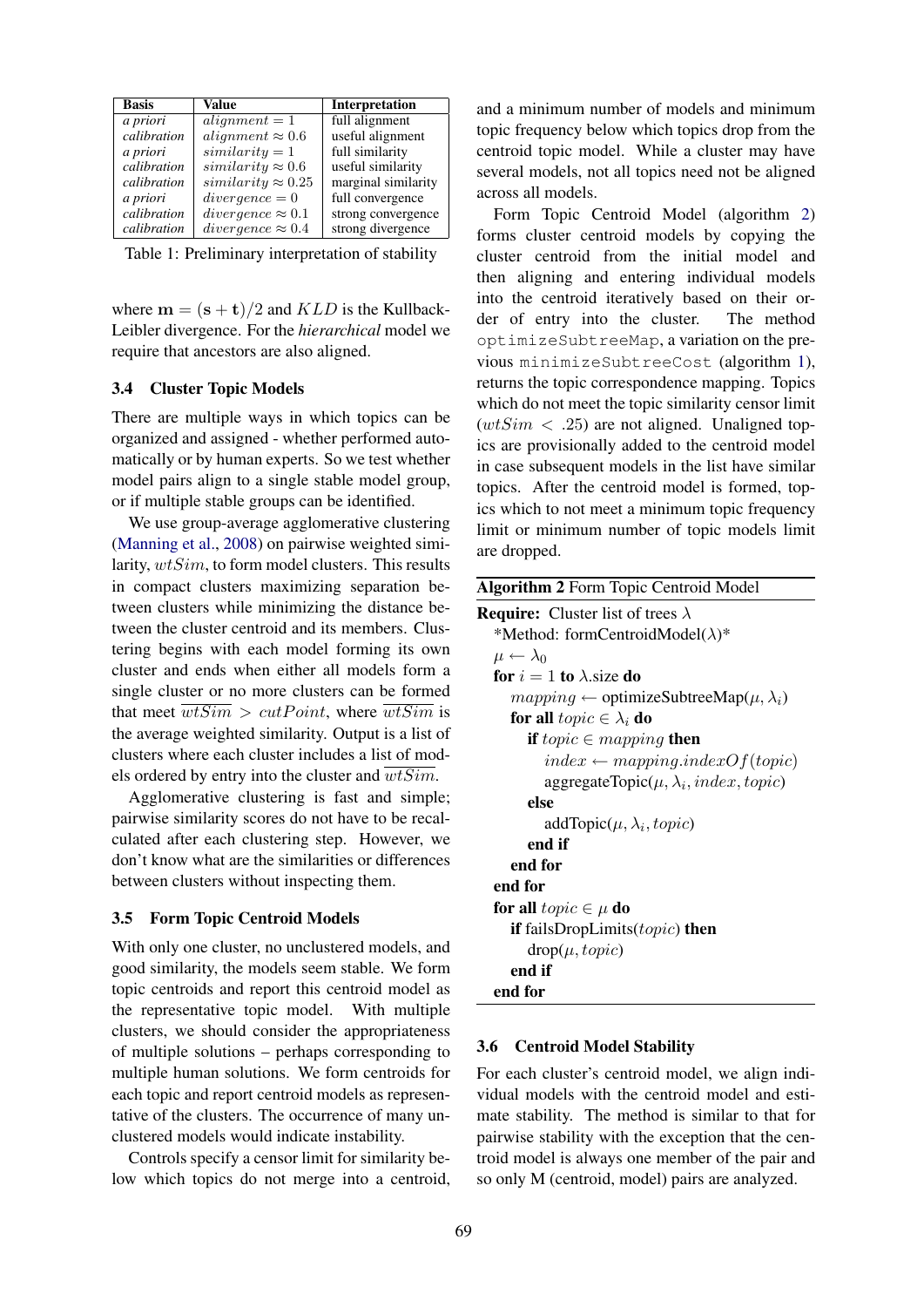# 3.7 Use in Hierarchical Summarization

The final product is a single stable centroid model, when one exists. The stable centroid model shows the topic structure, the proportional importance of each topic, and the word composition of each topic as a discrete probability distribution. In our hierarchical summarization process, this centroid model would be further transformed (nested, pruned, aggregated) by taking into account extrinsic requirements of summary size, and paragraph and subparagraph structure. The resulting topic structure model would be used to extract information proportionally for each topic, and organize the section and paragraph structured summary.

If the centroid model is not stable, then hierarchical summarization would not be credible. If there are multiple identifiable stable clusters, then their centroid models become candidates for organizing the hierarchical summary.

# 4 Stability Experiments

The purpose of the stability experiments is to demonstrate the methodology over corpora for *flat* and *hierarchical* structures. When stable centroid models result from replicate topic analyses, they can credibly be transformed to take into account extrinsic summarization requirements, and carried forward to the information extraction phase of our hierarchical summarization process.

# 4.1 Corpora

Corpora used in this study are Journal of the ACM (JACM) abstracts from years 1987-2000, Global Warming (GW) articles for the year 2015 (Live Science, 2015), Proceedings of the National Academy of Sciences (PNAS) abstracts for years 1991-2001 (Ponweiser et al., 2015), Neural Information Processing Systems (NIPS) proceedings for years 1988-1999 from (Lichman, 2013). PNAS and GW texts were lemmatized. Stop words and words with frequency less than ten were removed. JACM and GW are small corpora; JACM has very small abstracts while GW has short articles; PNAS has numerous abstracts and NIPS has longer articles.

#### 4.2 Experimental Design

An 18 run factorial design (3 corpora x 3 levels x 2 growth rates) crosses JACM, GW, and PNAS corpora, with *flat* (L=0) and *hierarchical* (L=2,3) topic structures, and topic *growth* rates to achieve

| Corpus      | J.     | v     | N         | D       |
|-------------|--------|-------|-----------|---------|
| <b>JACM</b> | 534    | 1.328 | 33,517    | 62.8    |
| <b>GW</b>   | 116    | 970   | 31,894    | 274.9   |
| <b>PNAS</b> | 27,688 | 9,685 | 2,713,006 | 98.0    |
| <b>NIPS</b> | 1.491  | 6.149 | 1,813,400 | 1,216.2 |

Table 2: Corpora Characteristics.

J=document count, V=vocabulary size, N=corpus size, D=average document size.

two different topic count ranges. Four replicate topic analyses were run at each factorial setting. For training, our simplified Gibbs sampler used  $\alpha$ =1.0 and  $\eta$ =0.01 with optimization. The growth parameter  $\gamma$  was set to create topic counts at low (L), medium (M), and high (H) ranges.

Separately, an *ad hoc* experiment was performed on a set of 16 trials on the NIPS corpus with hierarchical  $(L=3)$  model using similar training control settings. This experiment demonstrates the occurrence of multiple clusters.

### 4.3 Results - Factorial Design

Stability analysis was performed for each experimental group of replicates. Topics were not aligned when  $wtSim < .25$ , clustering terminated when when  $avgW tSim \le cut Point = .5, ^7$ and topics were dropped from the cluster centroid model when  $nModel_k < 2$ .

Table 3 shows the results for the factorial design with corpus, hierarchical topic structure (L), and growth rate  $(\gamma)$ . Results reported are number of topics in training model (K), and stability measures of number (K') and proportion of topics aligned (pAlign) in centroid model, average weighted similarity (wtSim), and hierarchical Jensen-Shannon divergence (hJSD). Ideal results based on *a priori* values (table 1) would be  $p\text{Align} \approx 1, wtSim \approx 1, hJSD \approx 0.$ 

We expected simpler would be more stable (Ockham's razor), such that more levels and topics give poorer stability. This is largely confirmed by stability measures in that greater hierarchy levels and greater topic count models generally had poorer stability measures. Hierarchical L=3 models and with the JACM corpus especially showed poorer stability.

<sup>&</sup>lt;sup>7</sup> JACM  $L = 3$  model used .4 for cut point.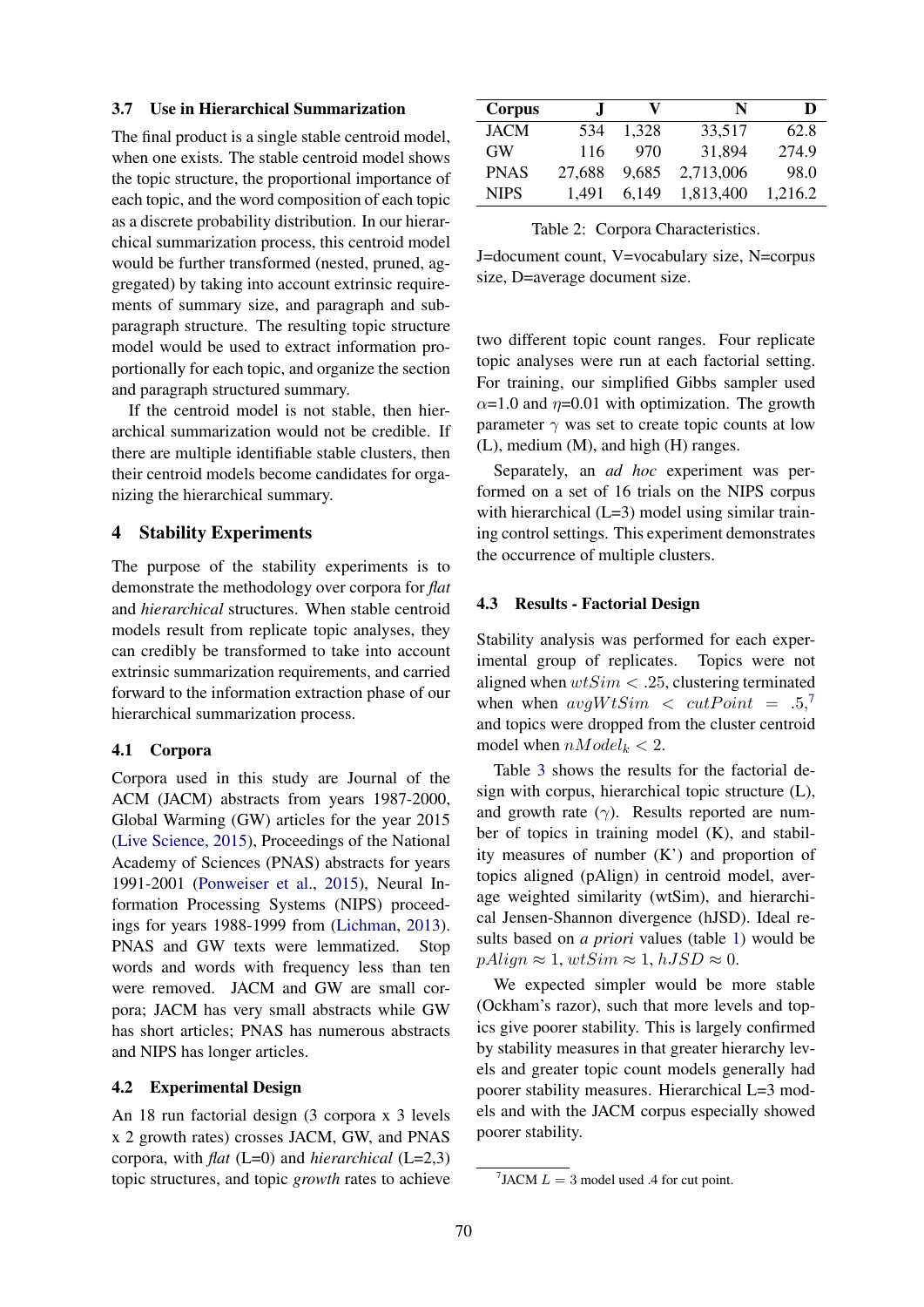|                | Model       | Train   | Stability |        |       |       |
|----------------|-------------|---------|-----------|--------|-------|-------|
| L              | $\gamma$    | $\bf K$ | K,        | pAlign | wtSim | hJSD  |
|                | <b>JACM</b> |         |           |        |       |       |
| 0              | M           | 70.3    | 70.5      | 1.00   | 0.867 | 0.028 |
| 2              | M           | 78.0    | 66.0      | 0.85   | 0.839 | 0.052 |
| 3              | М           | 84.8    | 48.2      | 0.57   | 0.682 | 0.128 |
| 0              | H           | 106.8   | 106.8     | 1.00   | 0.851 | 0.034 |
| 2              | $H_{\rm}$   | 104.5   | 87.2      | 0.83   | 0.831 | 0.062 |
| 3              | Н           | 108.5   | 46.7      | 0.43   | 0.700 | 0.157 |
|                | <b>GW</b>   |         |           |        |       |       |
| 0              | M           | 65.8    | 65.8      | 1.00   | 0.869 | 0.030 |
| 2              | M           | 73.8    | 72.0      | 0.98   | 0.894 | 0.028 |
| 3              | М           | 82.3    | 59.8      | 0.73   | 0.762 | 0.100 |
| 0              | H           | 99.0    | 98.2      | 0.99   | 0.871 | 0.023 |
| $\overline{c}$ | H           | 108.0   | 89.8      | 0.83   | 0.824 | 0.081 |
| 3              | $H_{\rm}$   | 105.8   | 62.8      | 0.59   | 0.726 | 0.133 |
|                | <b>PNAS</b> |         |           |        |       |       |
| $\theta$       | L           | 86.8    | 86.5      | 0.99   | 0.930 | 0.013 |
| 2              | L           | 76.8    | 72.3      | 0.94   | 0.905 | 0.052 |
| 3              | L           | 76.3    | 58.8      | 0.77   | 0.732 | 0.137 |
| 0              | M           | 135.0   | 134.0     | 0.99   | 0.920 | 0.017 |
| 2              | M           | 140.3   | 122.5     | 0.87   | 0.875 | 0.071 |
| 3              | M           | 134.3   | 92.2      | 0.69   | 0.752 | 0.143 |

Table 3: Experimental results - stability.

# 4.4 Results - *Ad hoc* Design - NIPS

We analyzed a set of 16 trials on the NIPS corpus run under somewhat similar conditions with topic counts in the 90 to 200 range with hierarchical L=3. Given the corpus size, non-equality of conditions, and diversity of topic counts, we weren't surprised to find multiple distinct clusters.

Stability analysis was performed with control settings: topics not aligned for  $wtSim < .25$ , clustering terminated for  $\overline{wtSim} < cutPoint$ .5 or .6, and topics dropped from the cluster centroid model for  $nModel_k < 2$ . Results are reported in table 4. At  $cutPoint = 0.5$ , all models formed one cluster; at  $cutPoint = 0.6$ , three separate clusters were identified and six models were not joined to any cluster. Proportion of aligned topics declined  $(nModel_k < 2$  is a more stringent test when there are only 2 or 3 models in the cluster), but similarity and divergence measures were substantially improved for each of the three separate clusters.

# 4.5 Impact on Hierarchical Summarization

For corpora in the factorial design, both *flat* and *hierarchal* L=2 topic structures resulted in good

|                                  | Cluster nModels pAlign |      | wtSim hJSD  |       |  |
|----------------------------------|------------------------|------|-------------|-------|--|
| cut point= $0.5$                 |                        |      |             |       |  |
|                                  | 16                     | 0.81 | 0.592 0.246 |       |  |
| cut point= $0.6$                 |                        |      |             |       |  |
|                                  | 5                      | 0.66 | 0.783 0.073 |       |  |
| 1                                | $\mathcal{D}_{\cdot}$  | 0.31 | 0.829       | 0.140 |  |
| $\mathcal{D}_{\cdot}$            | κ                      | 0.50 | 0.821       | 0.086 |  |
| ∗<br>6 models were not clustered |                        |      |             |       |  |

Table 4: *Ad hoc* stability experiment on NIPS.

stability (high alignment and similarity with little divergence), so the centroid topic model can credibly be carried forward for use in our hierarchical summarization process. The hierarchical L=3 models are generally less stable.

The NIPS stability analysis for a single cluster shows moderate similarity of models and moderate divergence of topic distributions, while more restrictive clustering reveals three separate clusters and six unassigned models. This bears further investigation.

# 5 Discussion

We have:

- placed modeling hierarchical topic structure in the analysis phase of our hierarchical text summarization process;
- established the importance of a stable topic model for use in the analysis phase;
- developed a methodology for aligning and measuring stability of topic models;
- defined innovative and simple *hierarchical* topic structure model alignment via a recursive algorithm applying the Hungarian algorithm to individual Dirichlet processes;
- quantified time complexity of our hierarchical alignment algorithm and showed reduced time complexity at increasing *hierarchical* level versus *flat* topic structures;
- developed alignment, similarity, and divergence stability measures for *hierarchical* topic structures;
- applied agglomerative clustering to form coherent groups of topic models:
	- constructed representative cluster centroid models, and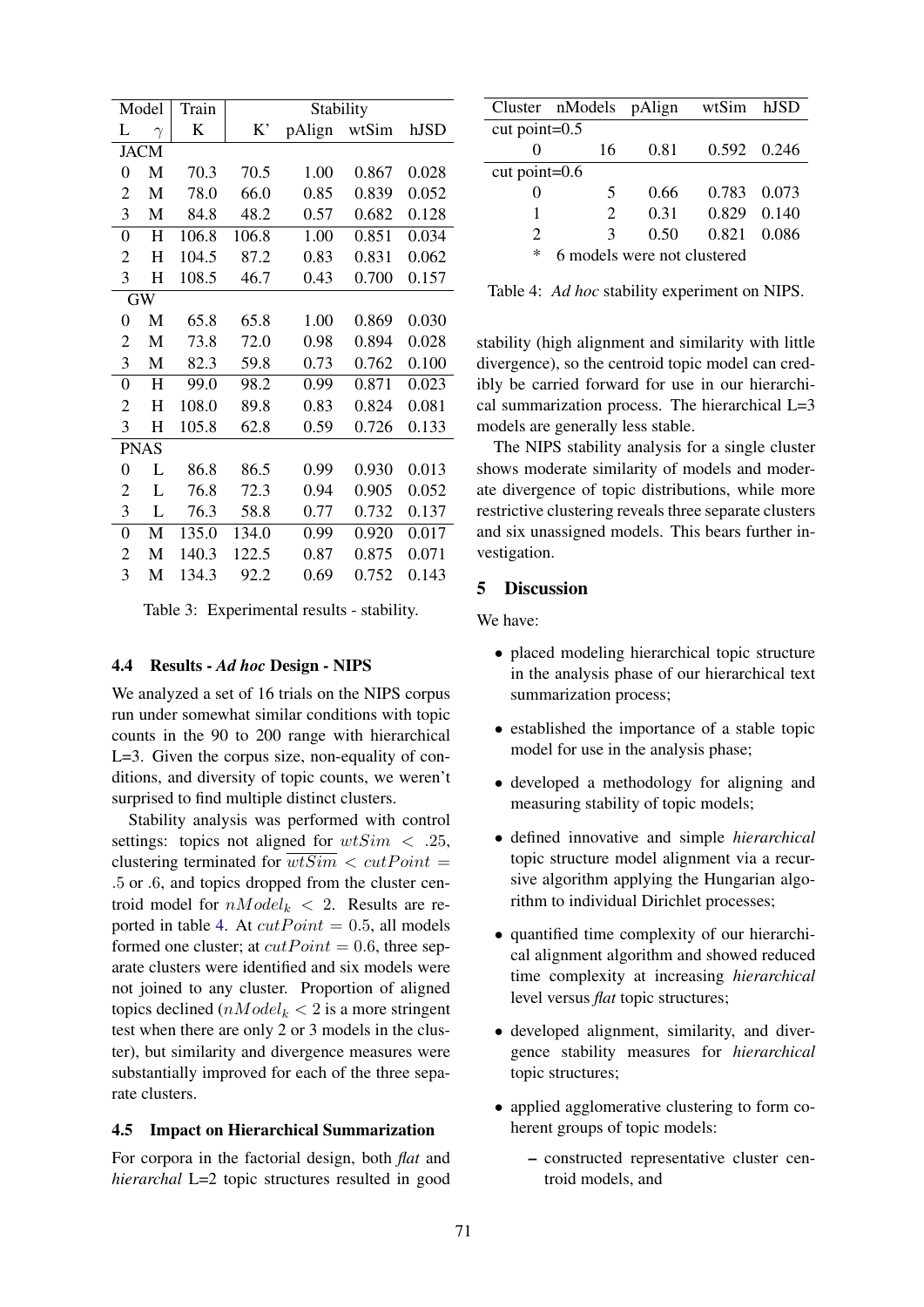- calculated centroid model stability;
- demonstrated the methodology, finding credible models for *flat* and *hierarchical* L=2 structures;
- demonstrated the methodology on a large set of *hierarchical* L=3 topic models run on the NIPS corpus, finding multiple coherent clusters plus unclustered models;
- mentioned parenthetically work on a pilot calibration study for stability measures;

Future Work There is work to be done on topic model stability, model alignment, and stability measurement:

- apply our methodology to larger, more varied models and different inference methods;
- improve, expand, and publish calibration studies beyond our pilot;
- explore other topic model alignment cost measures;
- further improve topic alignment including options other than *up-to-one* matching;
- improve hierarchical structure topic model stability.

Summarization - Next Step We further transform the hierarchical topic structure taking into account extrinsic summarization requirements. The product from the analysis phase is a hierarchical structure topic model where each topic includes its proportional representation of the corpus and a composition of words given as a discrete probability distribution. This structure is used in information extraction, where topic compositions match information from the corpus, e.g., sentences, and proportional representation budgets the quantity of information to be extracted for each topic. The transformed topic structure organizes summary topic and paragraph structure.

Conclusion Our topic model stability methodology lets us diagnose and compute "usable" hierarchical topic models for collections of long documents. This is an essential and "attractive starting point towards hierarchical text summarization." <sup>8</sup>

### References

- Nikolaos Aletras and Mark Stevenson. 2013. Evaluating topic coherence using distributional semantics. In *Proceedings of the 10th International Conference on Computational Semantics (IWCS 2013) – Long Papers*, pages 13–22. Association for Computational Linguistics.
- David M. Blei, Thomas L. Griffiths, and Michael I. Jordan. 2010. The nested chinese restaurant process and bayesian nonparametric inference of topic hierarchies. *J. ACM*, 57(2):7:1–7:30.
- David M. Blei, Andrew Y. Ng, and Michael I. Jordan. 2003. Latent dirichlet allocation. *J. Mach. Learn. Res.*, 3:993–1022.
- Asli Celikyilmaz and Dilek Hakkani-Tur. 2010. A hybrid hierarchical model for multi-document summarization. In *Proceedings of the 48th Annual Meeting of the Association for Computational Linguistics*, ACL '10, pages 815–824, Stroudsburg, PA, USA. Association for Computational Linguistics.
- Asli Celikyilmaz and Dilek Hakkani-Tur. 2011. Discovery of topically coherent sentences for extractive summarization. In *Proceedings of the 49th Annual Meeting of the Association for Computational Linguistics: Human Language Technologies*, pages 491–499, Portland, Oregon, USA. Association for Computational Linguistics.
- Janara Christensen, Stephen Soderland, Gagan Bansal, and Mausam. 2014. Hierarchical summarization: Scaling up multi-document summarization. In *Proceedings of the 52nd Annual Meeting of the Association for Computational Linguistics*. Association for Computational Linguistics.
- Jason Chuang, Margaret E Roberts, Brandon M Stewart, Rebecca Weiss, Dustin Tingley, Justin Grimmer, and Jeffrey Heer. 2015. Topiccheck: Interactive alignment for assessing topic model stability. In *Proceedings of NAACL-HLT*, pages 175–184.
- Jean-Yves Delort and Enrique Alfonseca. 2011. Description of the google update summarizer at TAC-2011. In *Proceedings of the Fourth Text Analysis Conference, TAC 2011, Gaithersburg, Maryland, USA, November 14-15, 2011*. NIST.
- Derek Greene, Derek O'Callaghan, and Padraig Cunningham. 2014. How many topics? stability analysis for topic models. In *Machine Learning and Knowledge Discovery in Databases - European Conference, ECML PKDD 2014, Nancy, France, September 15-19, 2014. Proceedings, Part I*, volume 8724 of *Lecture Notes in Computer Science*, pages 498–513. Springer Berlin Heidelberg.
- Thomas L. Griffiths and Mark Steyvers. 2004. Finding scientific topics. *Proceedings of the National Academy of Sciences*, 101(suppl 1):5228–5235.

<sup>&</sup>lt;sup>8</sup>Thanks to reviewer for this concise statement of benefit.